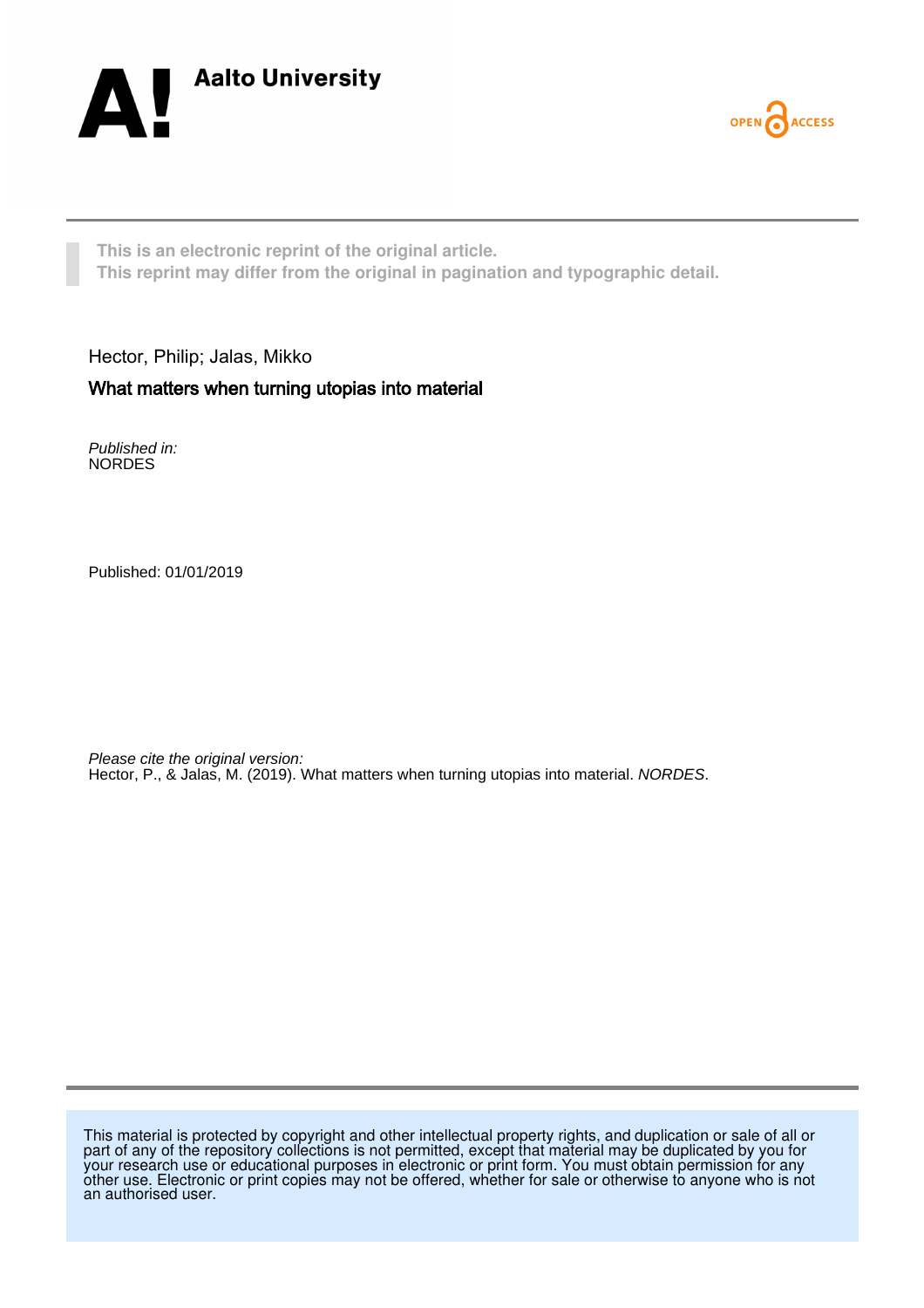# WHAT MATTERS WHEN TURNING UTOPIAS INTO MATERIAL

# PHILIP HECTOR AALTO UNIVERSITY PHILIP.HECTOR@AALTO.FI

# ABSTRACT

With an increasing number of open laboratories for cultural and technical experimentation in place, questions arise regarding how and with what effects they come about, what they mean to those who partake and how they organize themselves in order to satisfy those involved. Recognizing the way that these spaces reach of alternative technologies and alternative ways of being we conceptualize them as materialized utopias, which are fragile socio-material arrangements. Rather than articulating grand utopian or ecotopian alternative societies, we look at materialized utopias as the gradual tweaking, probing and fixing of things. We elaborate on this with the study of *"Test Site"* a campus-based open space for experimentation in Helsinki designing with matters such as soap, compost or wood. We show that the thriving of this space is dependent on partly coincidental alignment with the institutional context and purposeful misunderstandings. However, its hybrid character being open to different interpretations does not only help to spur momentum but by the same token also leads to tensions internally as well as externally. Materialized utopias are then bound to be compromised, but in the best case scenario, turn unproductive anxieties into productive care taking of the socio-material surroundings. As the site is in the making, materials and events function as checkpoints and create legitimacy.

# INTRODUCTION

From frying oil to nice-smelling soap, from urine to tomato to a Bloody Mary or from compost to flowers – these are some of the things happening at an

MIKKO JALAS AALTO UNIVERSITY MIKKO.JALAS@AALTO.FI

experimental site next to the university campus. They underline current tensions between what sustainable forms of life appear to request and what the current technology and political regimes can deliver. Nothing short of a radical break and transformation in current practices of wanting more and exploiting the vulnerable indicate sustainability. Sustainability narratives thrive on the idea of radical disruptures between what is and what should be, and are informed by utopian thinking including classics such as Callenbach's Ecotopia (1978) and contemporary movements such as transition towns. By speaking of materialized utopias we want to highlight approaches where rather non-futuristic and quite mundane activities of design and production such as creating soap from waste oil and setting up a collective to continuously do so are meant to fix parts of the present rather than fully abandoning it.

Concurrently with such activities of do-it-yourself, a number of spaces dedicated to open experimentation have appeared. Amongst others they have been described as fab labs, open workshops or shared machine shops. These initiatives are often driven by dedicated citizens and showcase new forms of production and consumption as well as support structures (Lange and Bürkner 2018). These spaces are premised on broad accessibility and challenging existing modes of innovating.

Both the everyday engagement with material as well as the organizing can be seen as utopian design. Design has made use of different forms of utopias, metaphorically and functional such as the small-scale focus of the arts and crafts movement or the grand narratives of centrally planned social good in modernism (Dorrestijn and Verbeek 2013). Compared to such utopian designs as endpoints, open spaces for experimentation exemplify ongoing experiments with materials and with organizing collectives. As this is premised upon rather mundane activities of fixing and mending, as well as adhocism (Jenks and Silver 2013) we refer to this as humble design.

Open spaces, as well as other forms of utopia, raise questions of the relations between individuals and the collective and those of recruitment and organizing. In this paper we ask the following questions: (1) What is the institutional context of the initiative and how is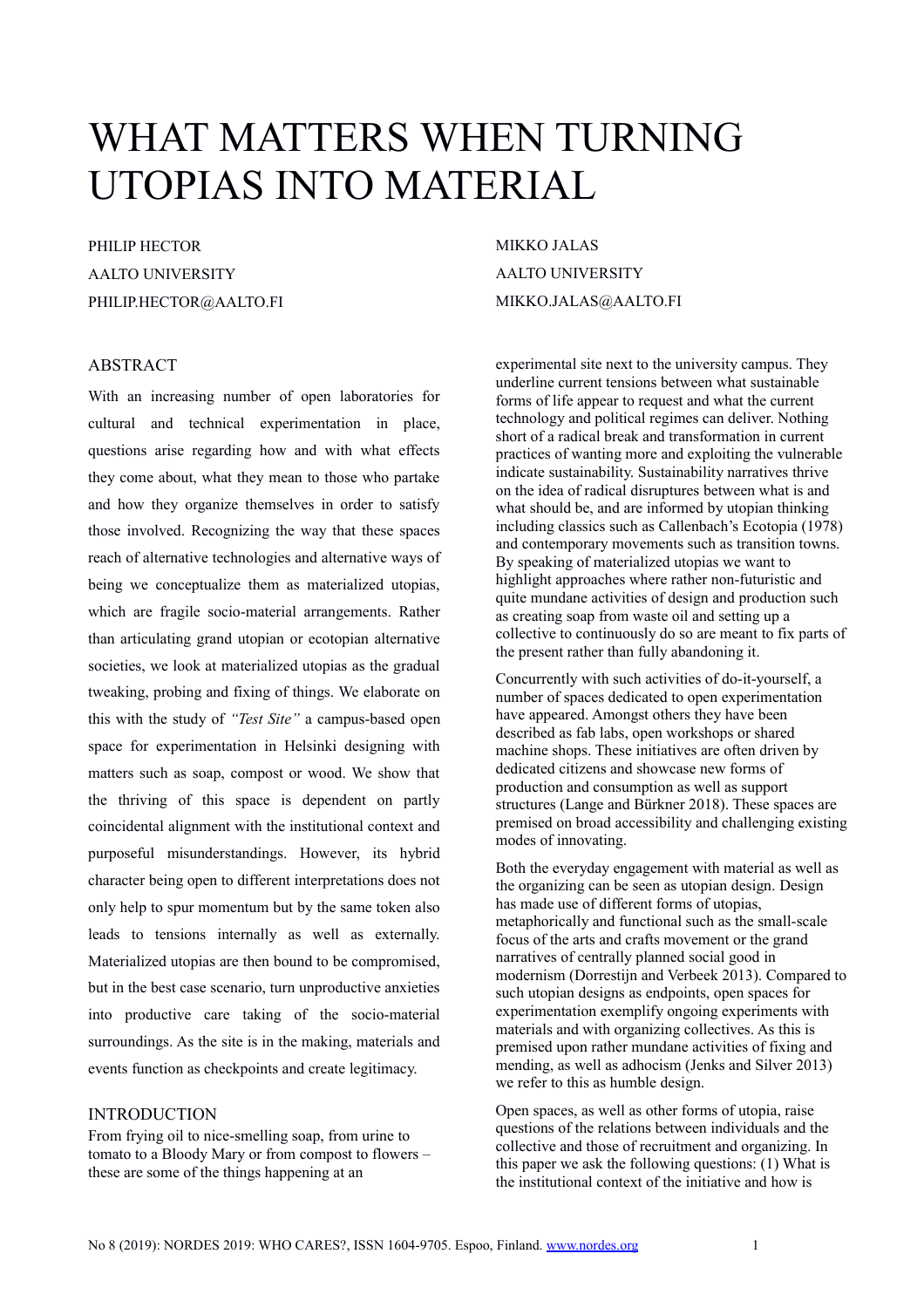usefulness negotiated? (2) What are the barriers for participating in and materializing utopias in the everyday? The paper draws on the ongoing study of a campus-based open space for experimentation in Helsinki since its preparation phase in January 2018. To answer the questions, we make use of interviews with members, participatory observation, field notes and data from the internal communication channels. We argue that sites for such gradually tweaking the present are utopias. However, since they are open in terms of agenda, rules and outcomes, they are hybrids and highly fragile. In order to stabilize, the role of material and designing with it therefore become essential as checkpoints.

The remainder of the paper is structured as follows. In the literature section, we will first discuss different notions of utopias, and how they relate to the experimentalism and openness of open laboratory settings. We complement this with a brief discussion of utopian designs and what we regard as humble design. Next, we introduce the methods, our case, and the findings, before we finally close with the discussion of four major themes.

# UTOPIAS AND LABORATORIES

## UTOPIANISM AS NON-CONCERTED SOCIAL CHANGE

Utopianism offers several propositions and analytical distinctions for the study of open spaces. Firstly, as Karl Mannheim has suggested, utopian forward-looking thinking is what keeps societies alive (Mannheim 2013). Utopian promise stems from the recognition that we do not live in the best of possible world. In particular in the times of heightened trust in the free-market institutions to deliver us efficient and rational use of resources, utopias of sustainability may inform us on transformations. Hence, deliberate efforts to think beyond what is reasonable, possible and 'real' may be particularly relevant for sustainability and has contributed to ecotopian thinking (Callenbach 1978).

Mannheim has further made a distinction between spatial and temporal utopias (Mannheim 2013). Whilst early utopian thinking, characterized by Thomas More's Utopia, was occupied with imagining perfect or good places, and were spatial utopias, utopian thinking became to be more historically conscious and thus anchored in time and oriented towards (social) change processes. Sustainability transitions and transformations witness to this turn away from the end-states and spatial utopias towards the 'road to sustainability' and the fair and effective principles of organising and striving towards sustainability.

Utopias, as they are images of alternative societies, organize social relations, but the way of organising can be very different. Starting from Plato, utopias include good societies governed by enlightened elites, but they also include flat, egalitarian organization. Temporal utopias can be viewed as more rooted and realistic, but

equally as watered-down utopias. Arguing for the need for more radical disruptive utopias, Wright (2012) for example proposes that viability of an alternative to the present is more important than the consideration of how one might achieve such a state of affairs. To say the least, those practicing utopias may need to engage in both remaking the socio-technical fabric of the alternative space 'internally' as in intentional communities and build relations to the existing reality beyond the utopian space including the steps and processes of moving towards the space.

With our notion of materializing utopias we want to add to these distinctions a notion of radical modesty and highlight arrangements which are not premised on abandoning the present but rather reworking it. Be it activities of fixing and mending, self-build or permaculture, these are activities combining elements of quite mundane and non-futuristic kind. However, whether fixing the worthless, building clumsy gadgets or caring for soil, they nevertheless may bring about things that did not exist. In materialising utopias, such small deeds participate in the lofty aim of remaking the socio-technical / socio-material premises of our existence. Concepts such as 'recycling', central to Callenbach's Ecotopia (1978), may have since long lost their utopian character and their character of signposting an Other-place, but may be radical and queer when practiced. Small deeds however also indicate the incomplete, isolated and scattered nature of the efforts and call for questions of alignment and durability of the collectives engaging in such efforts.

#### OPEN LABS AS PRACTICING UTOPIAS

Concurrently with such activities of fixing, repair and do-it-yourself, a host of spaces dedicated to technical and cultural experimentation have appeared. Amongst others they have been described as fab labs (Hielscher and Smith 2014), open workshops (Lange 2017) or shared machine shops (Dickel et al. 2014). While some are initiated as part of academic research projects or showcase new means of urban governance, many appear to be self initiated by small groups of people as reported in the case of open workshops. These initiatives driven by civic collectives exemplify new modalities of innovation, production and needs based consumption (Lange and Bürkner 2018).

The experimental component can be analysed twofold. Firstly, experiments can be seen in the sense of a laboratory setting, phenotypical for scientific knowledge production. In modern science, the experiment was applied to construct facts, while the laboratory provided the means to purify this construction (Latour, 1993 in Dickel et al. 2014). In contrast, there has been a wave of real life experiments, situated in the wild, therefore not aiming at producing general valid knowledge but at exploring specific cases and adopting generic technologies locally (Jalas et al 2017). Ignoring the logic of isolation, these settings include actors outside of professional science, thus blurring what appeared to be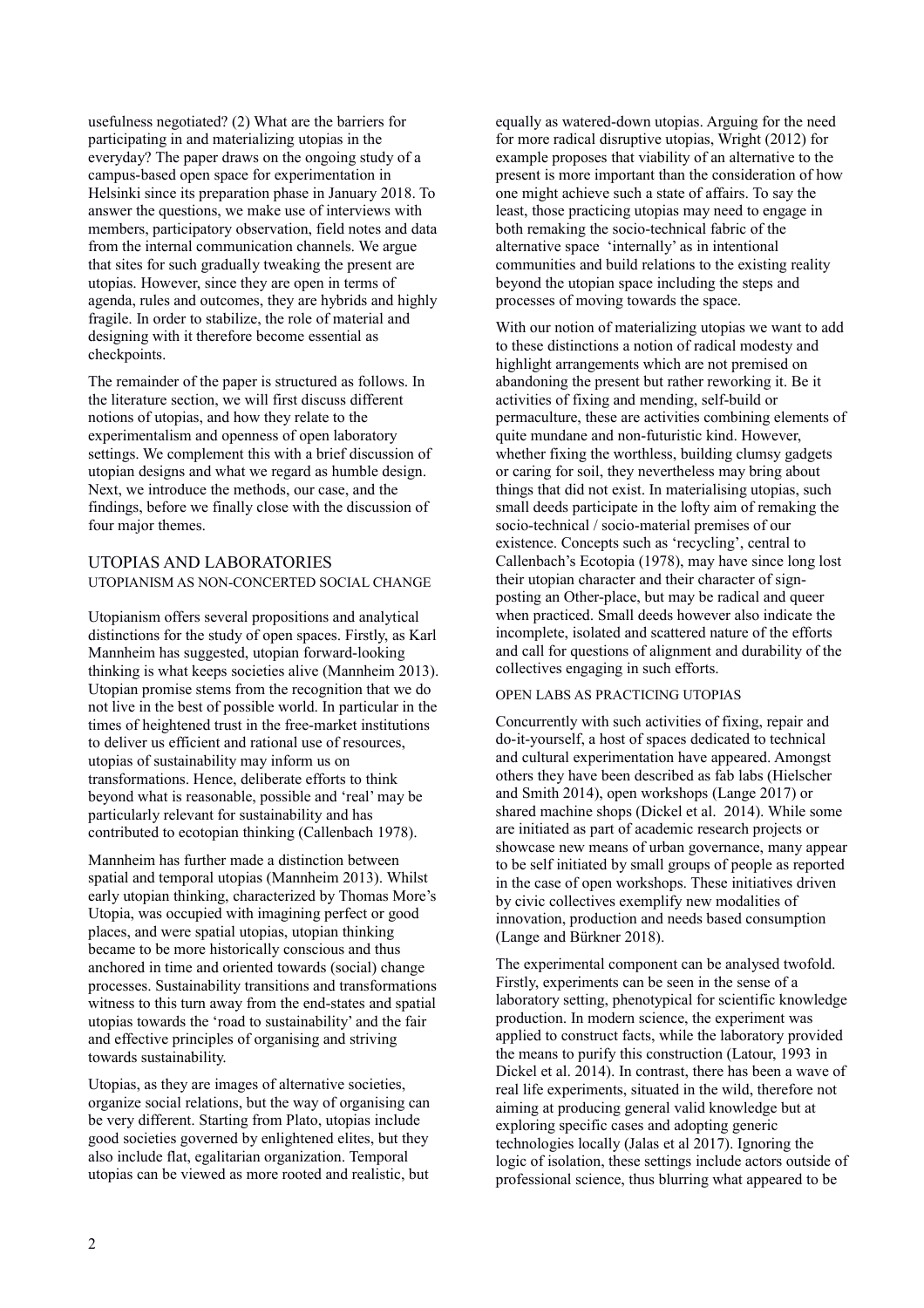clear boundaries. Some authors have even suggested that the real-life setting has become the standard as opposed to the controlled laboratory experiment (Groß, 2013: 196).

Secondly, real-life laboratories have been developed as test beds for alternative practices (Schneidewind and Scheck, 2013). They exemplify semi-protected spaces, premised upon welcoming failure and irritation as part of learning, and being productive in terms of new ideas, knowledge, artefacts and practices. Hence, Lange and Bürkner (2018) conceptualise such spaces as assemblages, where actors, materials and tools link together in changing constellations. What is interesting in the open labs is open-ended, imaginative, and footloose propositions which are developed in there and how this is qualitatively different and complementary to traditional science organization rather than competing with it.

Openness can be understood as a free access to the means of production as found in the majority of fablabs (Lhoste and Barbier 2018), but also as less hierarchical, egalitarian structure, and trust. Regarding the supposedly flat organisational structure, Lange and Bürkner (2018), in their study on open workshops in Germany, point out that power imbalances are present, and what is more, ironically, readily accepted by the practitioners. To be more specific, the founders or amateur experts within the space can even unintentionally create hierarchies and regulate access (Toombs 2016). At the same time, there are also various practices of mutual material and social support, which are claimed to be signs of emerging post-growth modalities (Lange and Bürkner 2018) and might be conceptualized as repair work on a communal scale (Hector 2018).

Experimental or even utopian, radically open or even deviant, flat or even egalitarian, these sites of practicing alternatives, require resources, to organize and produce them, and in very real terms come together and fall apart. We next turn the focus to the organizing principles of the sites and in particularly on what kinds of organizing work is done with the notion of design. Here, the practice of open spaces indicates a more humble design practice of tweaking existing reality, fixing material and building collectives.

#### UTOPIAN DESIGN/ HUMBLE DESIGN

Utopian thought is part of design theory and practice since it formal origins at the end of 19th century. In the times of the arts and craft movement, proponents like Morris were concerned with the working conditions of the new industrial labor force as well as with its outcome - standardized products. According to Morris utopian thought, workers should be freed from the alienation of forced labor and instead deliberately support the common good (Dorrestijn and Verbeek 2013). Consequently, the role of design appears here as a utopia of restoration, i.e. to come back to experiences of the material environment which appear natural (Selle 1973).

In comparison, the rise of modernism by the 1920ies located design as central means to support social change on a grand scale. The supposedly mass-produced products of functionalism were hoped to deliver quality to everybody, while social housing in the form of new building blocks provide the cocoon within designed settlements. In the second half of the 20th century the paternalistic take of modern design was critically reflected upon and became gradually substituted by research into specific, situated user needs (Dorrestijn and Verbeek 2013). For Drukker (writing at the turn of the 20th century) this period (60ies and 70ies) was the final chapter of socially engaged design, replaced by the decorative and ironic elements of postmodernist aesthetics (Drukker 2004). Others have argued, that the critique of rational, unified progress exemplified by postmodernism still puts forward utopian ideals, namely that technologies can after all mediate the multiple ways of people living their life (Dorrestijn and Verbeek 2013).

Across these epochs, design was intricately linked with utopian thought reliant on some form of technical mediation. This mediation took different forms from highly functional to more metaphorical ones. Specifically with respect to the less functionally driven aesthetic of early postmodernist design, we see parallels to contemporary developments of speculative design and design fiction. Here, not solutions but issues are foregrounded and made explicit with the help of designed artifacts (Auger 2013). Graphical illustrations as well as more immersive three-dimensional settings shall help to point to future(s) often far ahead in time. No matter if they depict the future infrastructure of living and commuting, or provocate in the form of seemingly functional, everyday objects, they make use of an essential component of utopian stories. The new and distant needs to be connected with the old and familiar (forms) (Sargisson 2007). The weaving together of presence and future as well as the level of technological sophistication might however take different routes as shall be explored in the following.

In collective sites for experimentation, new but also old, forgotten practices are explored and made available to others through designing digital but also physical and social infrastructures (Hector 2018). Thus, while they embody hopeful and partly hyped visions of a better future, they appear to be much more pragmatic. What we refer to here, is the use of rather mundane activities, tools and infrastructures in order to materialize parts of utopian futures in the presence. Compared to earlier utopian designs they are not endpoints in the sense of products delivered to users, but ongoing experiments, premised on relative broad accessibility. Most strikingly, when thinking of the ad-hoc and DIY approach, design in this context often starts with what is at hand rather than conceiving something complex no matter what resources it will take (Jencks and Silver 2013).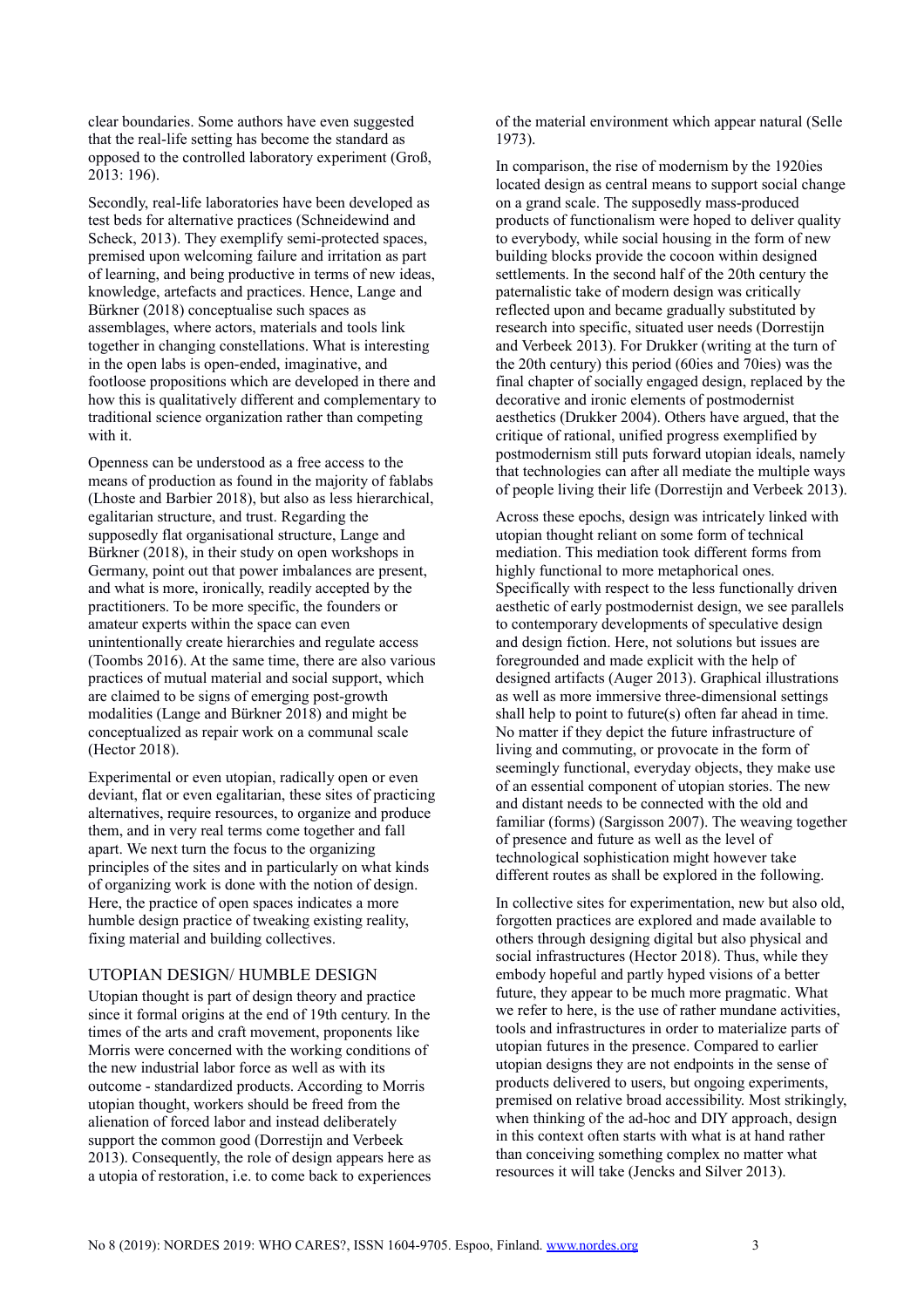Comparing these characteristics with other forms of design discussed above we suggest to referring to this as humble forms of design.

# **METHODS**

For this study, the first author has conducted 4 semistructured interviews with members (three of them involved strongly in three of the 6 projects each and the fourth joining for some of the meetings and workshops) of the initiative lasting between 30 and 60 minutes. The interviews focused on question regarding the forming of the project, the internal and external relations as well as everyday organization. Furthermore, both authors have participated in the monthly meetings of the initiative throughout the year 2018 as well as in three special events, from which they have collected field notes. These events were the planning meeting, the official opening day and the building of the dwelling. Furthermore, the second author, being the head of a closely related master's program has been involved in securing external funding for the site from a national innovation fund as well as securing a plot land on the campus on which the initiative now operates. Finally, the initiative is using a facebook page for external communications, while internal communications have been organized through a whatsapp group which was recently substituted by a slack channel. The first author has accessed these digital pools in an ongoing manner for purposes of participating in the initiative as well as this study. The decision to partake in the everyday activities was premised upon the belief that this will help to facilitate interactions and provide more nuanced perspectives on the initiative.

# CASE TEST SITE



Figure 1: Photoshop visualization by one of the students

*'Test Site'* is an open space located on the campus of Aalto University in an outer city district of Otaniemi in the greater Helsinki region. This outdoor space was set up at the start of 2018 by students who were interested to explore low-tech, frugal innovations for sustainability, and is funded and planned to exist for a minimum of two years. From the beginning the exploration was planned to target both infrastructure such as water, energy and sanitation, food, soil health and food production issues, material circulation, but also

exploration on organising events and creating learning opportunities for sustainability. Key to the set up was the will get out of the classroom, out of theory and conceptual thinking.

Despite a low profile start, the *Test Site* initiators have collected support from and created diverse interests among the University campus management, from teachers in the field of sustainability, researchers working on innovations for sustainability and the business development and start-up actors at the campus. As of this moment there are 5 projects on the *Test Site*  (Pee-osk, Garden, Solar Disk, Eco Soap Toolbox and Community Shelter) and the frequency of members visits of the site during the summer season was around 1-2 times a week.

Table 1: Timeline

| <b>Dates</b>   | <b>Actions</b>                                                                                                                                                                             |
|----------------|--------------------------------------------------------------------------------------------------------------------------------------------------------------------------------------------|
| Fall 2017:     | A handful of Creative Sustainability<br>(CS) MA students begin to look for<br>support for different project ideas                                                                          |
|                | Head of CS MA Programme and<br>Sustainability liaison of the university<br>had discussed sites of display for the<br>work related to sustainability                                        |
| January 2018   | Open call for students to propose<br>activities results in over 30 proposals                                                                                                               |
| April 2018     | Physical area designated                                                                                                                                                                   |
| May 2018       | Official opening of the site with 4<br>projects                                                                                                                                            |
| November 2018: | Exhibition at university with 6 projects<br>put forward by 18+ regular<br>collaborators, coming mainly from the<br>CS MA programme with background in<br>design, engineering and business. |

# **FINDINGS**

#### THE INSTITUTIONAL CONTEXT

The *Test Site* emerged as complementary element of higher education on sustainable development. Whilst for the initiating students, there was a lack of practicality in teaching, the university on the other hand had for long praised an experimental mode of innovating, the crossover of disciplines and problem-based learning in reallife context. Moreover, actors employed by the university were keen to demonstrate the capability of the organization and its student members for creative problem solving. Finally, the university had recently decided to establish a 'sustainability hub' and welcomed the *Test Site* initiative. However, tensions arose as some felt the *Test Site* would be used more as a poster child by university officials during a sustainability event hosted by the school while not helping to secure the future of the initiative. One of the members shared her initial frustrations:*"They take the pictures when I plant the tree, and they go home and are happy and the problems stay with us"*.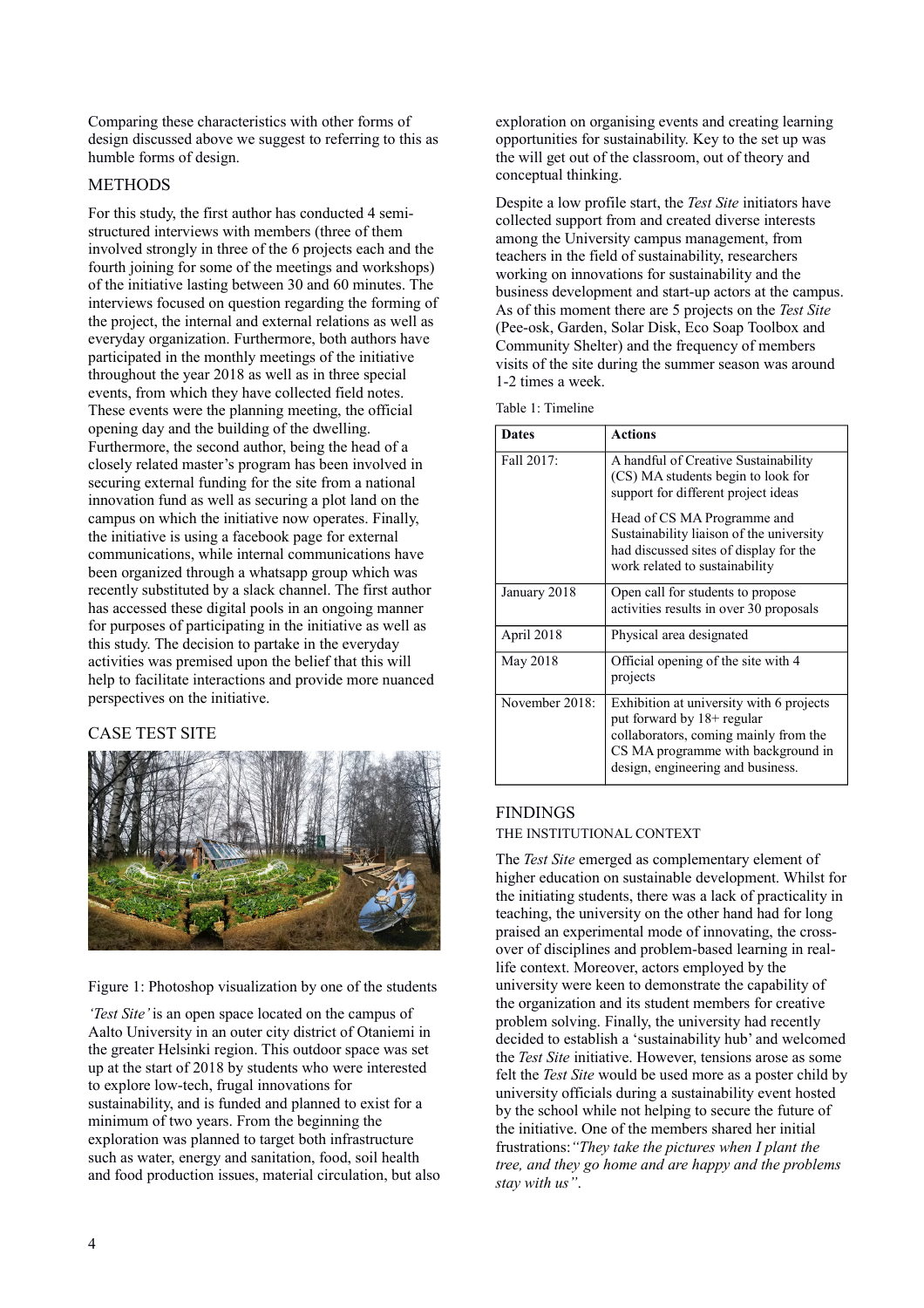The *Test Site* also emerged with a non-profit logic. Initially, it was based on a very low monetary budget and on an ideology of bricolage and scavenging. Later, as the project acquired more funding from a state owned sustainability intermediary SITRA, both budgeting issues as well as questions of intellectual property rights surfaced. Several of the ideating students had already established companies around their own ideas or prototypes and continue their participation on the premise that proprietary intellectual rights are created and adhered. Hence, the commercialization of ideas, products and relations between actors at the *Test Site* has affected both internal and external resources. Initially, active students could use various resources without committing to exchange or 'pay back' in any ways, but share outcomes. Yet, in course of the development of the project and accumulation of resources, radical ideas have become compromised. At the same time students have not at all spend their budget: *"We wanted everything to be scavenged and only bought tools and seeds"* said one interviewee involved in the garden project. Altogether, relations to the economic actors around the *Test Site* and the form of exchange relations have remained in flux.

Another institutional negotiation has occurred towards the university. From early on, the *Test Site* exemplified an extra-curricula activity with no formal ties to the university. In the course of the progress of the initiative, several formal connection nevertheless have surfaced. Firstly, the university has offered resources to hire a part time coordinator for the *Test Site*, which in the end was rejected by students as concentrating too much power within the initiative. Secondly, the university has offered to issue credits for participating students. This establishment of another 'currency' within the workshop remains open at the time of the writing and certainly does interfere with the initial ideas of practicing sustainability for its own sake, for fun and meaningful collegial experiences. Finally, a plan to organise a course on Spring 2019 at the *Test Site* has necessitated a negotiation of autonomy and ownership of the site.

The *Test Site* has managed to strike a balance between being different and yet accepted in its surroundings. Whilst the technical facility managers have denoted the area an unruly 'Village of the Savage' the campus development chapter of the University management has endorsed plurality and experimental culture. As an indication of this, the *Test Site* was invited to participate in an exhibition on the development of the Otaniemi Campus area.

# PARTICIPATING IN AND MATERIALIZING UTOPIAS

The *Test Site* started with only a handful of people, who had to take over certain responsibilities, such as organizing meetings, facilitating them, sending out discussion summaries and agendas for the next meeting as well as organizing the funding and the site. Most of these roles just had to be taken care of and thus were often not felt as natural by the persons responsible for it. Over time and with some people trying out things they were specifically fond of, the roles in the core group changed little by little and felt more natural. This group will stay involved during the second year of its existence, but meanwhile new students need to come in to eventually take over.

As of this moment, matters of participation seem to be difficult for several reasons. For one, while everyone wants new people to get involved, most people are naturally attached to their projects, thus making it difficult for newcomers to feel ownership. One of the members stated: *"In the beginning I only joined to get our baby going".* Some smaller tasks like watering the garden seem to have been a promising way to get people involved as they provide easy to understand work which on top facilitates conversation flow. At the same time, in the eyes of interested students as well as existing members, participation was heavily compromised by missing information on the site and its practices. Not only was finding the right digital communication channels a constant trial and error, but also the overall purpose and rules of the site remained unclear for outsiders. On this matter, also the highly democratic nature of the community has lead to a perceived slow pace of development and response rate further compromising new participation.

A first step taken was to organise the general meetings as a regular event at the end of each month, where most members are present and action happens. Thus, there is no need to go through the hassle of setting up extra meetings to invite somebody in. Furthermore, by the end of the first year the wooden structure for a small community shelter was built. The project was deliberately planned to be not "finished" once it is up and standing. Thereby, members hope it provides an incentive and opportunity for newcomers to realize their "own" ideas about the place regarding e.g. sustainable designs for the roof or the insulation or the walls.



Figure 2: The barn raise activity documented by one of the students Abigail Garbett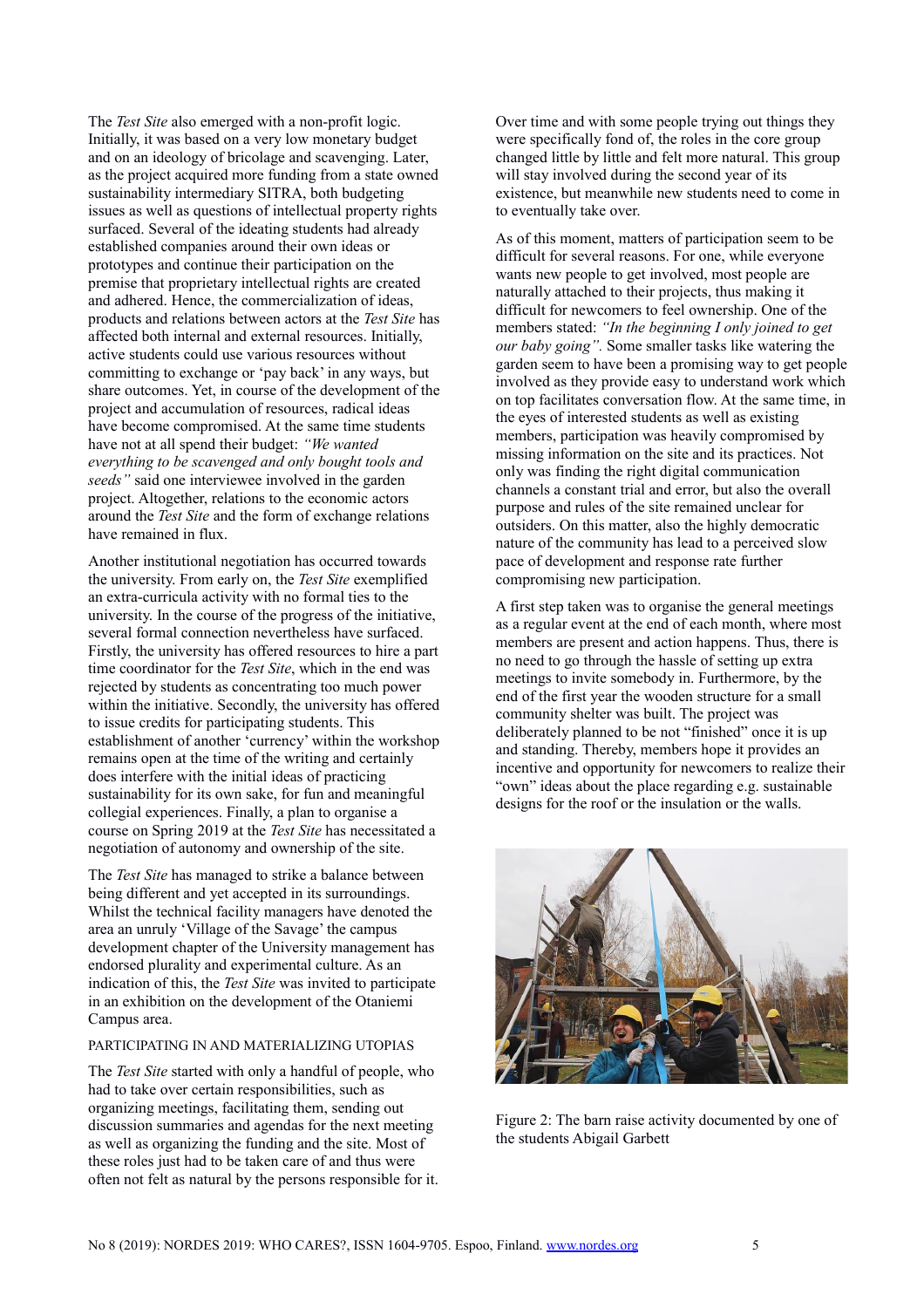# WHAT IS THE ROLE OF DESIGN

The *Test Site* process clearly hints at the will to participate in open spaces with varying degree of skills and project ideas. For those participants who had no fix ideas, they prescribed to the very idea of the *Test Site* and to the student collective that was starting to form around it. On the other hand, those who came with a ready idea or a prototype, had less appreciation to the forming processes of practice and rule making for the collective, and, hence, less success in aligning with the *Test Site*. In this case, it seems valid to say that the collective was established first and only then moved into a stage of materialising ideas on a concrete site.

The relation of the participants and the space took a very clear form in the design of the common needs and the infrastructure of the space. One of the planning meetings was organised to define common needs of various participants and project ideas, depicted in the figure 3. Whilst the image denoted traditional infrastructure needs such as water, power, sanitation and transportation, it also includes aspects such as safety and shared values. Moreover, 'infrastucture' consists of having the raw materials and tools of making.



Figure 3: The infrastructure of the *Test Site* created by students during the planning meeting in early 2018

As the site is an outdoor space, and the seasons heavily regulate the activities, design became partly disconnected from the activities: Winter and early Spring allowed for little material engagement, but yielded various conceptual designs and the overall planning of the site. Such activities mediated between visions and the reality at the *Test Site.* Design took place on textual level, but also visual representations were

used. They helped the communication internally but also to get external funders on board (see figure 1 on page 4).

Moreover, physical acts of future-making included aspects of space design and planning of work processes such as where to source material, were to place them at the site and sequences of assembly (e.g. the shelter). In addition, the *Test Site* participants needed to design the organisational structure and how they communicate with each other. Finally, they had to figure out how to represent their activities or what in commercial terms would called branding and includes naming the site or designing a logo (see figure 4).



Figure 4: The logo

# DISCUSSION

NEGOTIATING WITH THE INSTITUTIONAL CONTEXT

Open spaces are a proliferating phenomenon of trying to rethink sustainability both as a process and mode of organizing and as alternative practices of everyday life (Lange and Bürkner 2018). They seek to be locally rooted innovation spaces (Smith et al 2017) but at the same time distance themselves from the normalcy of ongoing unsustainability. Estrangement and finding a new ground for alternatives makes them utopian while being concrete as well.

As strange, unreal arrangements, open spaces may serve as curiosities useful for demonstrating vital powers of innovation. Not uncommon, cities (Scholl et al 2017) and universities (Kohtala 2016) have attempted to create open innovations adjunct to their more traditional modes of operating. Such attempts may be sincere, as open spaces may indeed contribute to different ways of working and hold potential for innovations. However, and by the same token, open spaces are hybrids that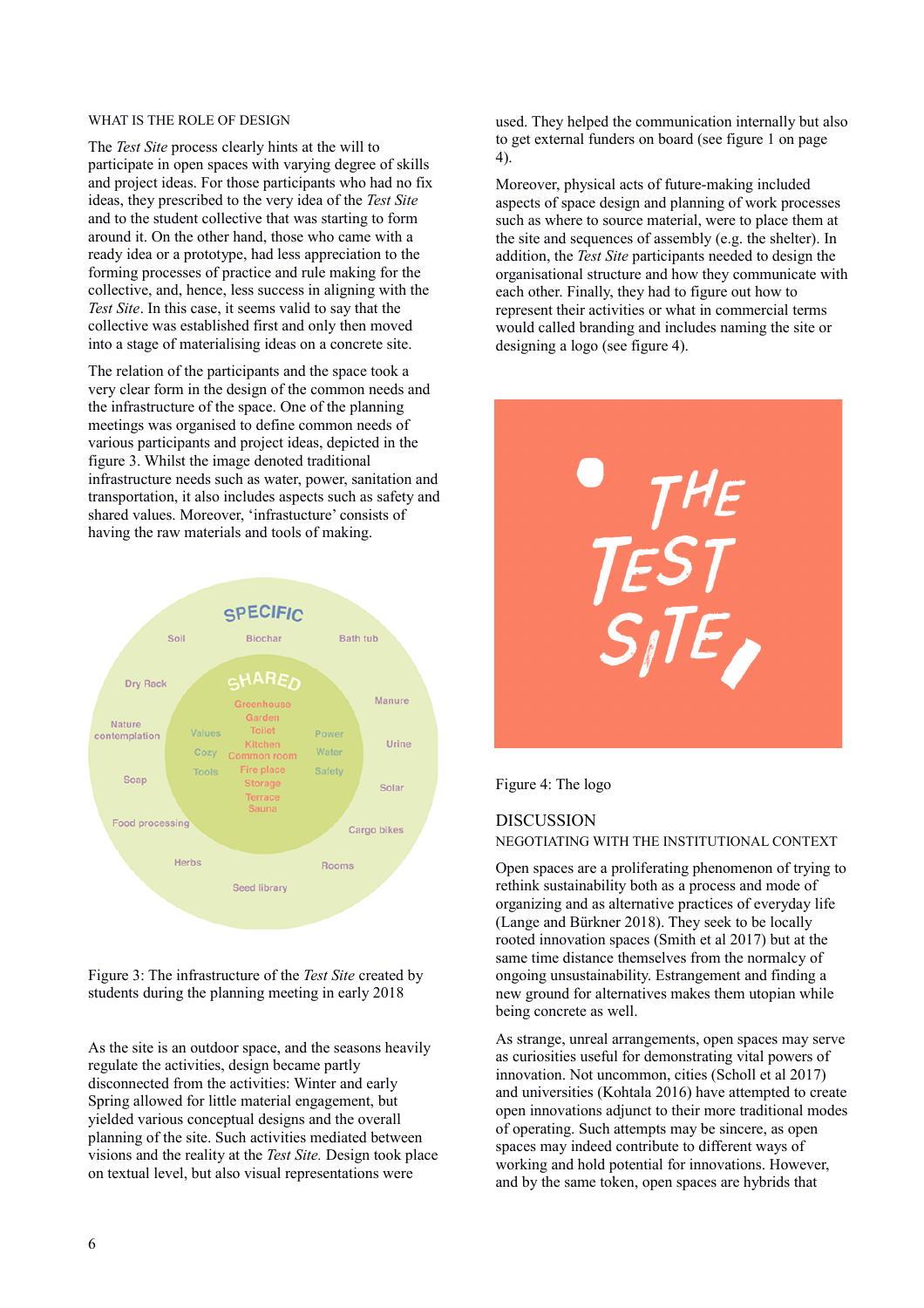witness to multiple institutional logics and create tension in their environment (Smith et al 2017). Tolerance and support of such initiatives is far from self-evident within the traditional institutions.

As the initiative was additionally well-aligned for the purposes of the actors in the university, the *Test Site* secured support. Self-initiative, learning-by-doing and getting-hands-dirty resonated with the institutional discourses amongst which *Test Site* was launched. On top, sustainability and frugal innovations had also become a topic of established interests in the university. Hence, the *Test Site* certainly is not distinctive in its own operating environment. On balance, it is different and strange as a student-lead outdoor environment in a university which has little to no biosciences, but the logic of engaged, student-centered learning for social purposes ties it to the institutional logics of the university. At the same time, radical thoughts on degrowth, less material forms of well-being, and more appreciative relations with nature and other species point to potential conflicts with more progressive and even imperialistic institutions of science. Yet, until this far the *Test Site* has remained small and marginal enough not to cause trouble as unorthodox and strange place.

### DYNAMICS IN OPEN AND HYBRID SITES

We also see different interpretation among the actors inside the Test Site. Similar to FabLabs, also the case at hand is neither a living room, workplace, nor scientific laboratory (Kohtala and Bosque 2014) and represents something different to all members. Therefore, the implementation of such spaces in itself appears to require experimentation and trial and error (Hector 2018). When achieved, open-endedness of the agenda and any results of it, might render them interesting to different groups of people and different purposes (Akrich et al 2002). Here, activities and artefacts of open spaces can be brought into networks by purposeful, partial interpretations and even purposeful misunderstandings. Indeed, when looking at the initial "Call for proposals" for the *Test Site*, it clearly attracts more people if you talk about hybrid, experimental spaces where the outcome could be almost anything as long as it fulfils some criteria such as excluding hate speech.

However, the open-endedness also brings problems. This includes overcoming frustration related to obstacles, slow pace of progress and the difficulties living up to the ideals of the open space discourse. Quite clearly, notions and experiences of efficacy seem to require clear leadership and management of the activities. Different than Lange and Bürkner's observation of assemblages, our own empirical analysis hints at more ordered spaced organised around visionary leaders, who introduce and push ideas about projects or events (Lange and Bürkner 2018).

The flipside of open-endedness further appears in the difficult negotiations between different actors both regarding external as well as internal relations. When potential newcomers do not really know what the initiative is about, this highlights one important point about such experimental sites. Often neither the purpose nor the rules are clear – unlike say a football game – they are continuosly in the making. Therefore, the discourse of open-ended, imaginative and latent places needs to find material forms and get articulated in real outcomes as Kohtala (2018) suggests for maker-spaces. Hence, the great joy for example when a pile of compost soil arrives at the *Test Site* as a product of a large scale centralized municipal operation and delivered by a commercial service provider. This pile of soil functions in several ways. Firstly, it allows the students to implement the gardening project and thereby adds to the overall site. Secondly, it underlines that they have reached a certain level of visibility and credibility, if these actors work with them. Much the same can be said about the sustainability event in which the site was displayed as the recent successful impact of the school.

### OUTCOMES OF HUMBLE DESIGN

The site responds to the anxiety of the impasse of sustainable consumption and represents utopian thinking in its attempts to imagine, articulate and practice social life. Despite diversity of participants and their understandings of the place, the rhetoric of openness indicates that these spaces facilitate trust, respect and aims of participating individuals. Ideally, some of such spaces may turn unproductive anxiety of individuals to inspired collective action, be it growing food, making soap, building shelter, find support for the initiative or decide about the name and look of the place.

In contrast to bold, spectacular and visionary design, open spaces are compromises themselves. These tamed utopias are not fixed spatial utopias as earthly heavens, even when good for temporary relief. In the *Test Site*, projects like the Peeosk (using human urine to produce food) or the Eco Soap (using waste cooking oil to produce beautiful objects), turn ideas which appear radical to the majority into practice. The projects implicate the body, bend and blend politics and, as we have suggested, come out of the humble design attempts to reconcile human existence with other beings and sustainability. They are, however, also communities of innovation-in-practice, which seek to produce the component parts of sustainable forms of human life for broader use in the society (Smith et al. 2016). By the same token, they are not completely estranged and do not demand by far as much time as e.g. intentional communities require (Sargisson 2007).

To continue this thought and to be very blunt, the cases seem not to be able to deliver their original, radical utopian aspiration and might even be bound to "fail" in this sense. Still, they can continue to exist and deliver something. Acting out your ideals is utopian in the sense of the forward-looking society of Mannheim. Different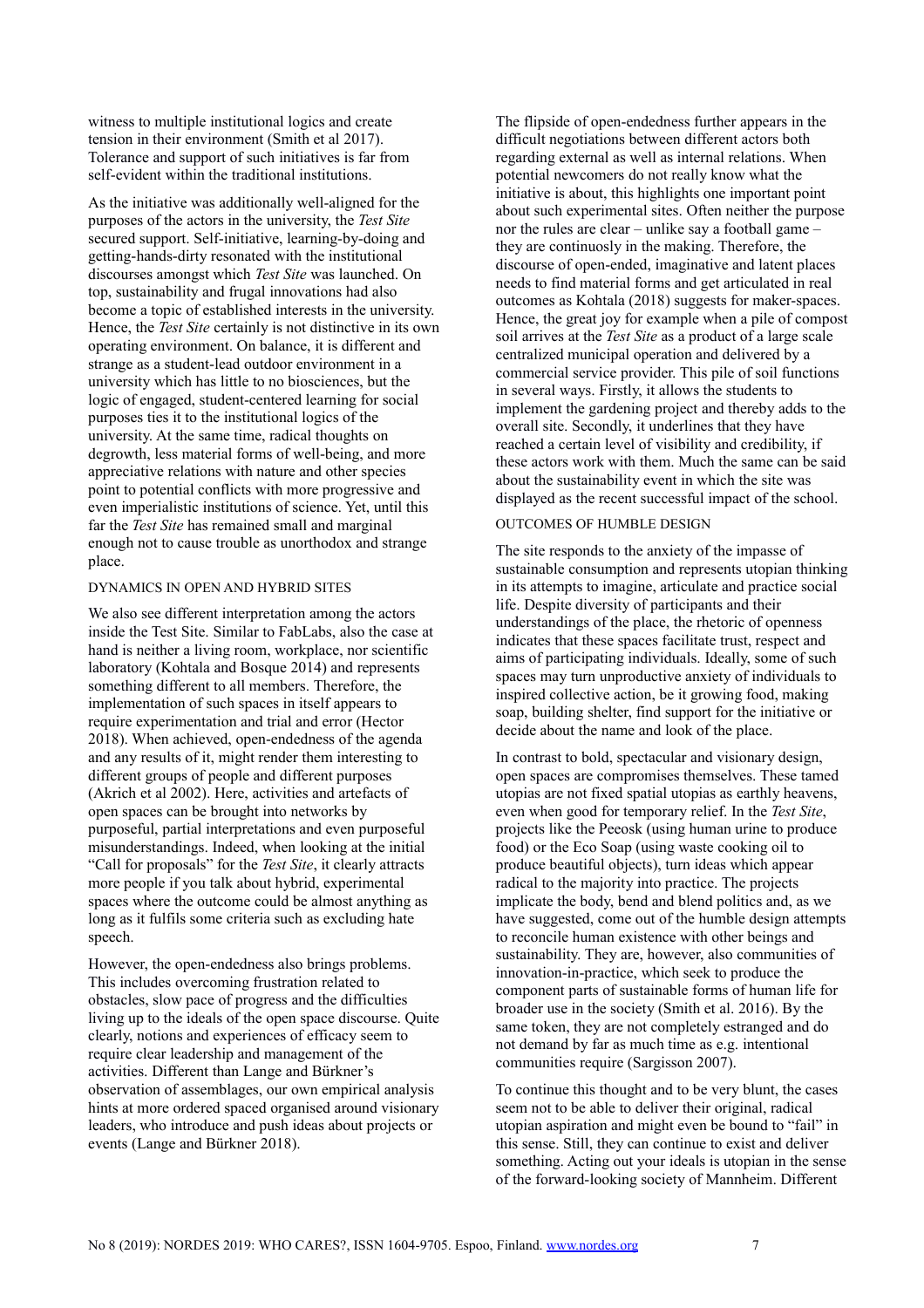to the strict, modernist narratives on future, open spaces and particularly the modest, humble design and trial and error in there, can be thought as a new, postmodern modality of engaging with our material surroundings.

### **REFERENCES**

- Akrich, M., Callon, M., Latour, B. & Monaghan, A. (2002) The Key to success in innovation part I: The art of interessement. *International Journal of Innovation Management*, 06 (02), pp.187– 206.
- Auger, J. (2013) Speculative design: crafting the speculation. *Digital Creativity*, 24 (1), pp.11– 35.
- Callenbach, E. (1975). *Ecotopia: the notebooks and reports of William Weston*. Berkeley, Calif, Banyan Tree Books.
- Dickel, S., Ferdinand, J.-P. & Petschow, U. (2014) Shared Machine Shops as Real-life Laboratories. *Journal of peer production*, (5).
- Dorrestijn, S. & Verbeek, P.-P. (2013) Technology, Wellbeing, and Freedom: The Legacy of Utopian Design. *International Journal of Design*, 7.
- Drukker, J. W. (2004) When snowhite was cast in concrete. Design, Dasein, or not to be...(4) Product, 12(3), 28-32.
- Hector, P. (2018) Making and repairing places for making and repairing. Strategic Design Research Journal. 11 (2)
- Hielscher, S. & Smith, A.G. (2014) Community-Based Digital Fabrication Workshops: A Review of the Research Literature. *SSRN Electronic Journal*. Available from:
- Jalas, M., Hyysalo, S., Heiskanen, E., Lovio, R., Nissinen, A., Mattinen, M., Rinkinen, J., Juntunen, J.K., Tainio, P. & Nissilä, H. (2017) Everyday experimentation in energy transition: A practice-theoretical view. *Journal of Cleaner Production*. Available from:
- Jencks, C. & Silver, N. (2013) *Adhocism: the case for improvisation*. Expanded and updated edition. Cambridge, Massachusetts, MIT Press.
- Kohtala, C. (2016) *Making sustainability: how Fab Labs address environmental issues*. Helsinki, Aalto ARTS Books.
- Kohtala, C. & Bosqué, C. (2014) The Story of MIT-Fablab Norway: Community Embedding of Peer Production. Journal of Peer Production. 5
- Kohtala, C. (2018) The sociomateriality of FabLabs: Configurations of a printing service or countercontext? *Journal of peer production*, (12).
- Latour, B. (1993) We have never been modern. Cambridge: Harvard Univ. Press.
- Lange, B. & Bürkner, H.-J. (2018) Open workshops as sites of innovative socio-economic practices: approaching urban post-growth by assemblage theory. *Local Environment*, 23 (7), pp.680–696.
- Lange, B. (2017) "Offene Werkstätten und Postwachstumsökonomien: kollaborative Orte als Wegbereiter transformativer Wirtschaftsentwicklungen?" Zeitschrift für Wirtschaftsgeographie 61 (1), pp.38–55.
- Lhoste, E. & Barbier, M. (2018) The institutionalization of making: The entrepreneurship of sociomaterialities that matters. *Journal of peer production*, (12).
- Mannheim, K. (2013) *Ideology and Utopia.* Hoboken, Taylor and Francis.
- Sargisson, L. (2007) Strange Places: Estrangement, Utopianism, and Intentional Communities. *Utopian Studies*, 18 (3), pp.393–424.
- Scholl, C., Agger Eriksen, M., Baerten, N., Clark, E., Drage, T., Essebo, M., Hillgren, P.-A., Hoeflehner, T., Kraker, J., Rijkens-Klomp, N., Seravalli, A., Wachtmeister, A. & Wlasak, P. (2017) *Guidelines for urban labs*.
- Selle, G. (1973) Ideologie und Utopie des Designs: Zur gesellschaftlichen Theorie der industriellen Formgebung. Köln, Germany: DuMont Schauberg.
- Smith, A., Ely, A., Fressoli, M., Abrol, D. & Arond, E. (2016) *Grassroots innovation movements*. Abingdon, Oxon ; New York, NY, Routledge.
- Toombs, A., Bardzelll, S. & Bardzel, J. (2014) Becoming Makers: Hackerspace Member Habits, Values, and Identities. , (Issue 5).